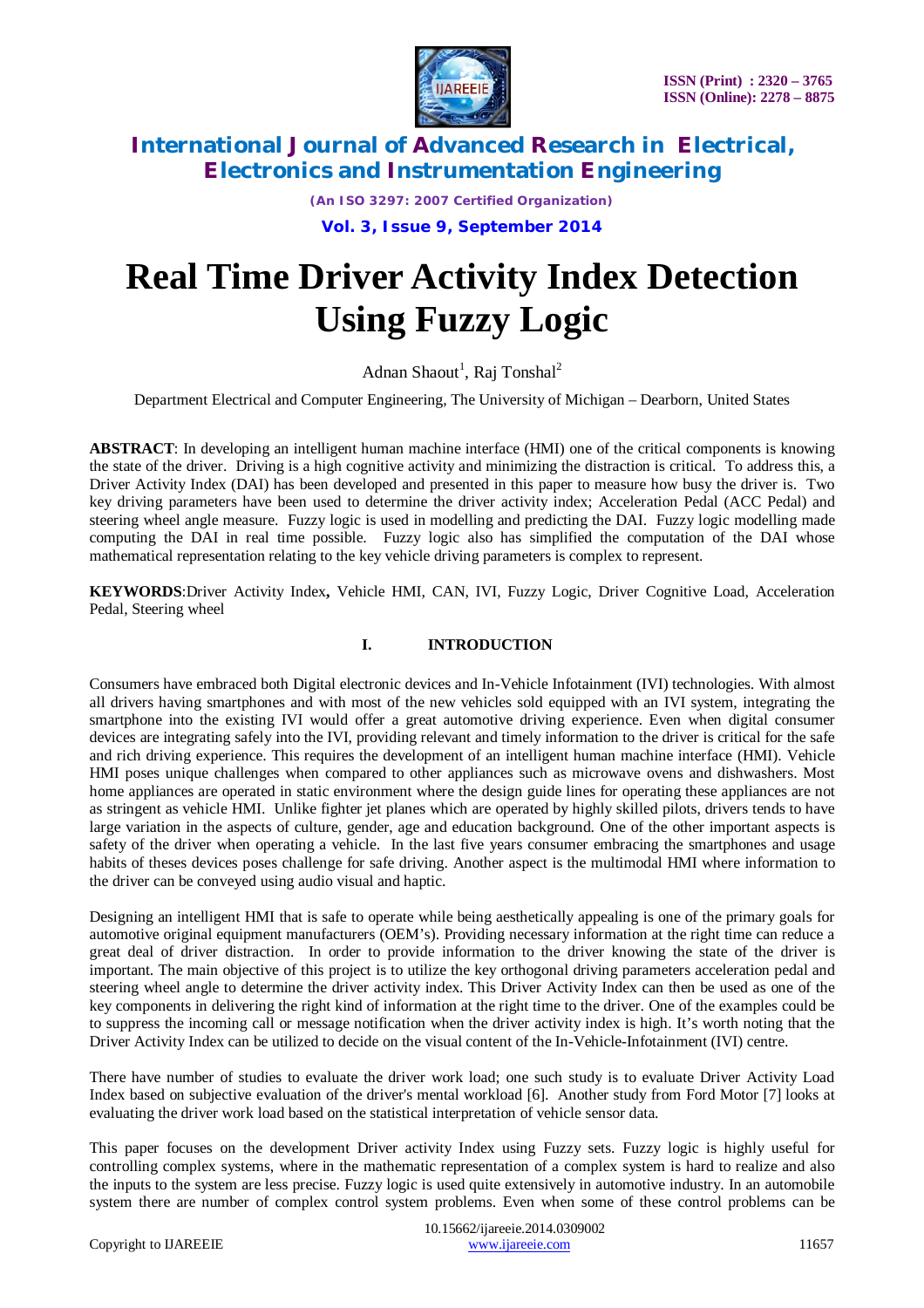

*(An ISO 3297: 2007 Certified Organization)*

### **Vol. 3, Issue 9, September 2014**

mathematically represented, solving them on an inexpensive microcontroller when the inputs to the system are vague is not feasible. This is one of the main reasons for the wider adaption of Fuzzy logic to solve control system problems in the automotive industry.

With the advent of Internet Of Things (IOT) [4] and modern automobiles integrating with the smart devices distracted driving has become one of the major issues for the automotive industry.

The paper is organized into the following sections; section 2 presents the driver data collection system; section 3 presents the development of the driver activity index using fuzzy modelling; section 3 presents the verification of the fuzzy model; section 4 presents future work; in section 5 fuzzy vs non-fuzzy method will be presented and finally in section 6 we conclude.

#### **II. THE DRIVER DATA COLLECTION SYSTEM**

In developing the fuzzy model understanding the inputs is a key step and it helps in the fuzzification of the inputs. An On-Board Diagnostics (OBD) II [3] embedded system is used to collect key input parameters in the real driving conditions. Along with the hardware cloud storage is used to store the vehicle data for later analysis. The device is connected to the OBD II port of the vehicle and the device has an embedded modem attached to it. An external GPS is connected to the device to geocode the vehicle data collected with latitude and longitude [5]. The block diagram of the system used to collect the driver data is shown in figure 1.



The data is collected every second and the format of the data collected in the cloud is comma separated values (CSV) of acceleration pedal position (%), vehicle speed (mph), steering wheel angle (radians) and GPS co-ordinates (latitude and longitude). Figure 2 shows the geocoded vehicle data in Google Fusion table [1] at an instant time where the data is collected in CSV format.



Figure 2: Geocoded Vehicle Data in Google Fusion table [1]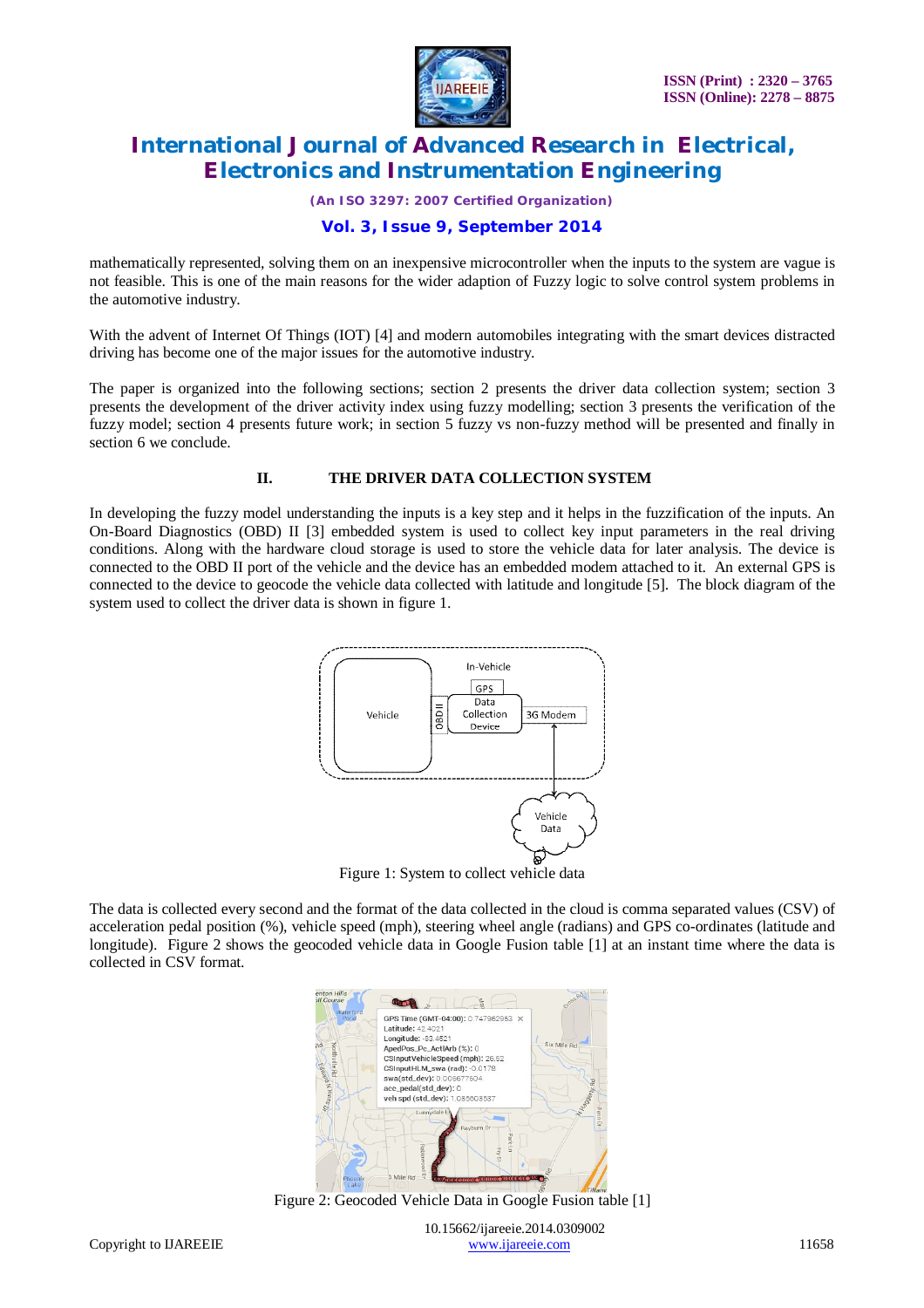

*(An ISO 3297: 2007 Certified Organization)*

### **Vol. 3, Issue 9, September 2014**

Figures 3, 4 and 5 shows the variation of vehicle speed, acceleration pedal position and steering wheel angle, respectively. The raw data values shown in the figures from the vehicle could be used as the inputs to the driver activity index system. The inputs, ACC pedal, steering wheel angle and vehicle speeds are crisp inputs, would have to be fuzzified assuming that each input would be allocated some linguistic vales such as low, medium and high.





Figure 4: Steering Wheel Angle



Figure 5: Acceleration Pedal Position

The current vehicle CAN bus samples data at the rate of 1Hz. The input data from the CAN bus will be utilized for ACC Pedal and steering wheel angle. The fuzzy system will use the data raw and will not be statistically processed as this might add more computations.

### **III. DEVELOPMENT OF DRIVER ACTIVITY INDEX USING FUZZY MODEL**

Currently in the automobile industry there are no systems that have the capability of detect the Driver Activity Index. One can think of having sensors like biometric and camera to detect the activity of the driver, but wide spread integration of these sensors into to the automobile system is about 5 to 10 years away. Hence in this paper we are proposing the development of Driver Activity Index based on the current sensor data that's already available on the vehicle's CAN bus.

Active driving process involves driver reacting to the visual, auditory and haptic inputs from the environment. In case of vehicle equipped with automatic transmission, driver reacts to the external inputs using the human machine interfaces that have been provided to them in the vehicle.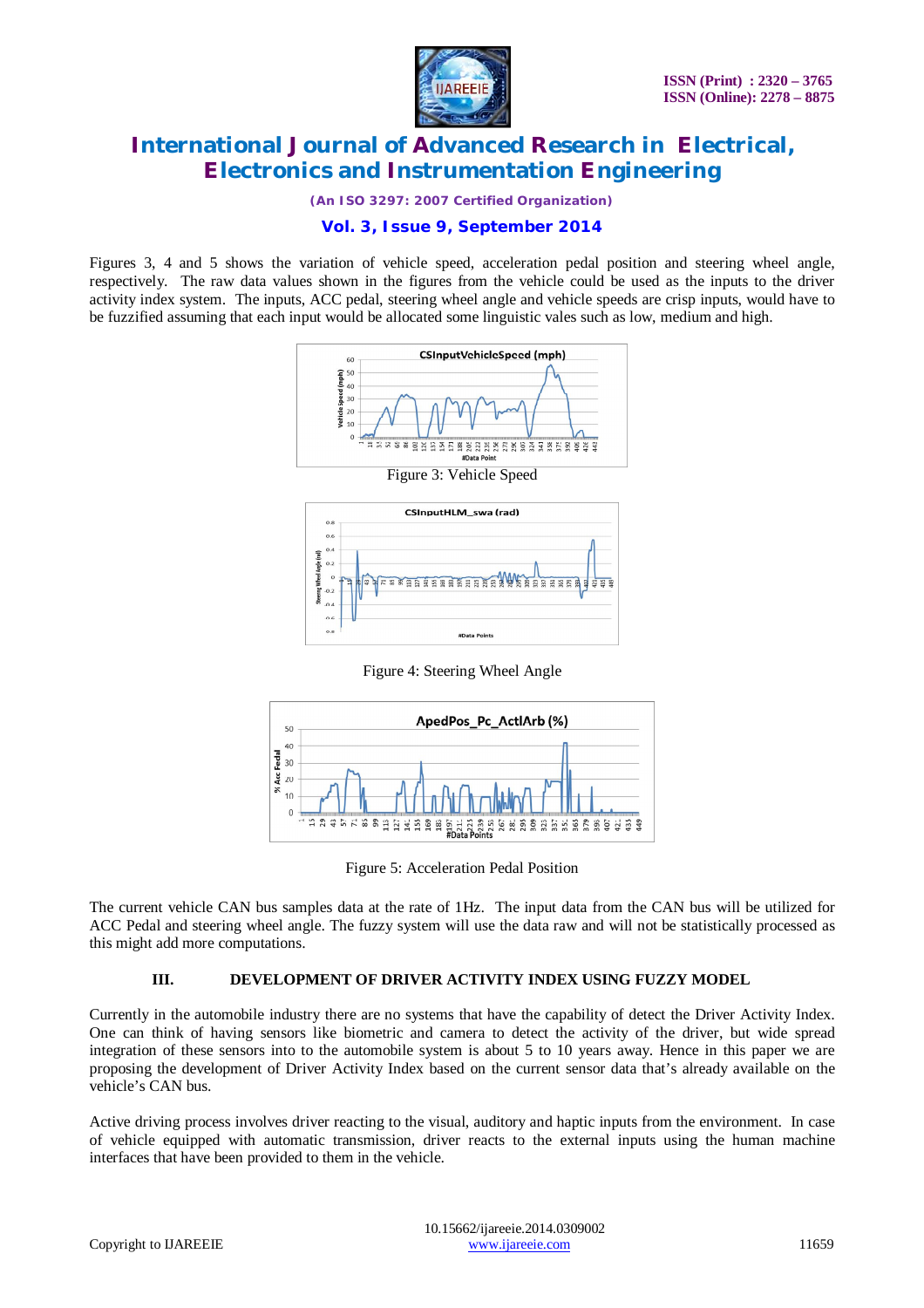

*(An ISO 3297: 2007 Certified Organization)*

### **Vol. 3, Issue 9, September 2014**

And also there are voluntary activity related to the use of human machine interface to enable or disable infotainment and driver assist features. For this paper, driver voluntary activity related to the use of IVI is not taken into consideration while calculating the DIA. The block diagram shown in figure 6 illustrates the driver reaction to environmental inputs, visual/audio or haptic with modification to acceleration pedal, steering wheel angle and brake pedal.



Figure 6: Driver reaction to Environmental Inputs

In the current new Fuzzy model only ACC pedal and steering wheel angle are considered as fuzzy inputs and the brake pedal data will be considered as a crisp input since it is available as only an on and off vehicle CAN message.

In developing the Fuzzy model for Driver Activity Index, Matlab Fuzzy tool box [2] is utilized. Figure 7 shows the Fuzzy model for the DAI. The model has two inputs, ACC pedal and steering wheel angle, and one output, Driver Activity Index.







Figure 8: Member Function for Acceleration Pedal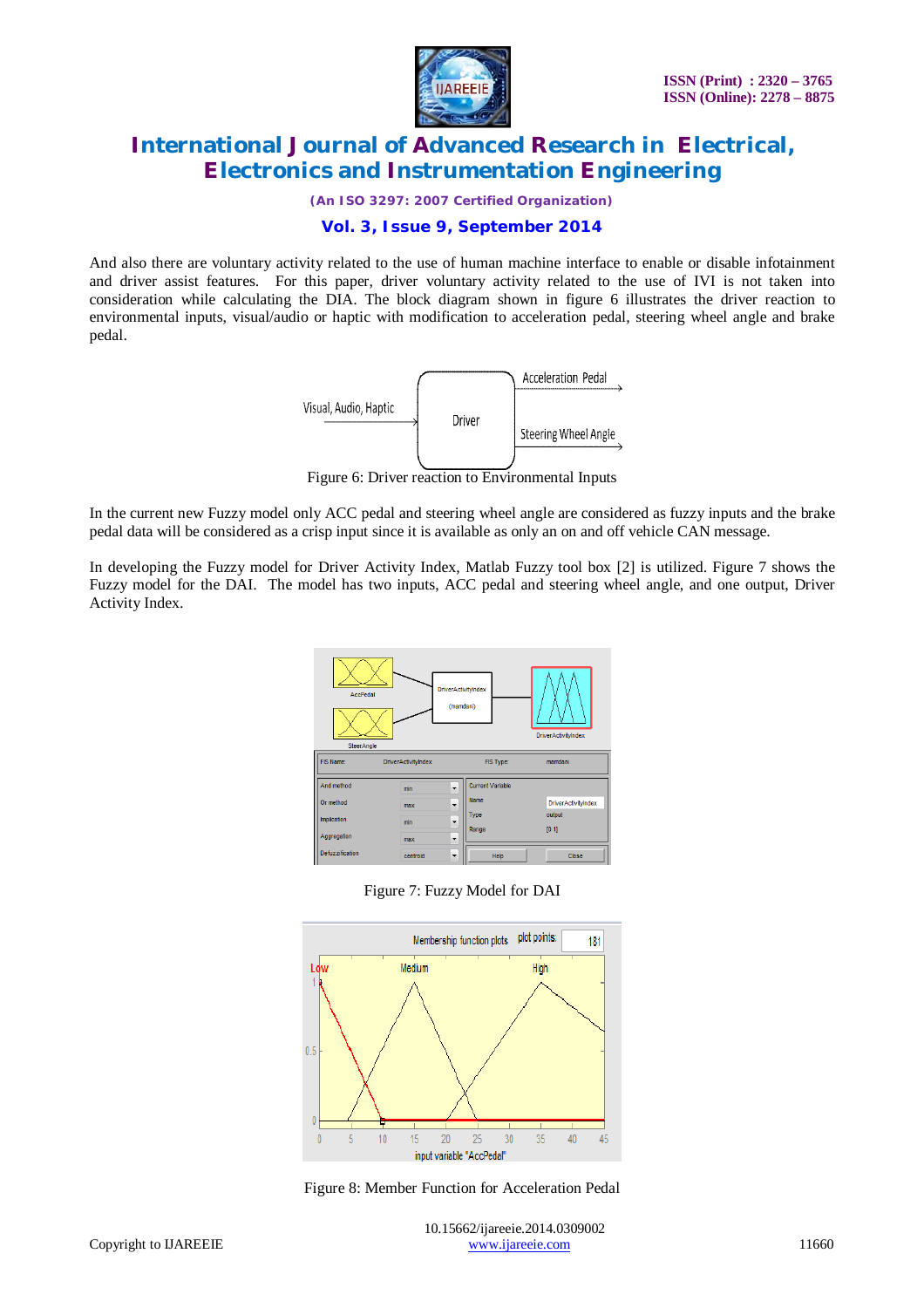

*(An ISO 3297: 2007 Certified Organization)*

### **Vol. 3, Issue 9, September 2014**



Figure 9: Member Function for Steering Wheel Angle

The linguistic values (input membership functions) are shown in Figures 8 and 9 for acceleration pedal and steering wheel angle respectively. The universe of discourse for the ACC pedal and steering wheel angle is chosen based on the expert knowledge of the real vehicle data collected.



Figure 10: Member Function for Driver Activity Index

Figure 10 shows the linguistic values (the membership functions) for the fuzzy output variable Driver Activity Index (DAI), which is the only output for the Fuzzy model. "min-max" is used for the implication and aggregation. Centroid method is used for the defuzzification. Nine rules were used for the Fuzzy model.



Figure 11: Surface generated from the nine Fuzzy rules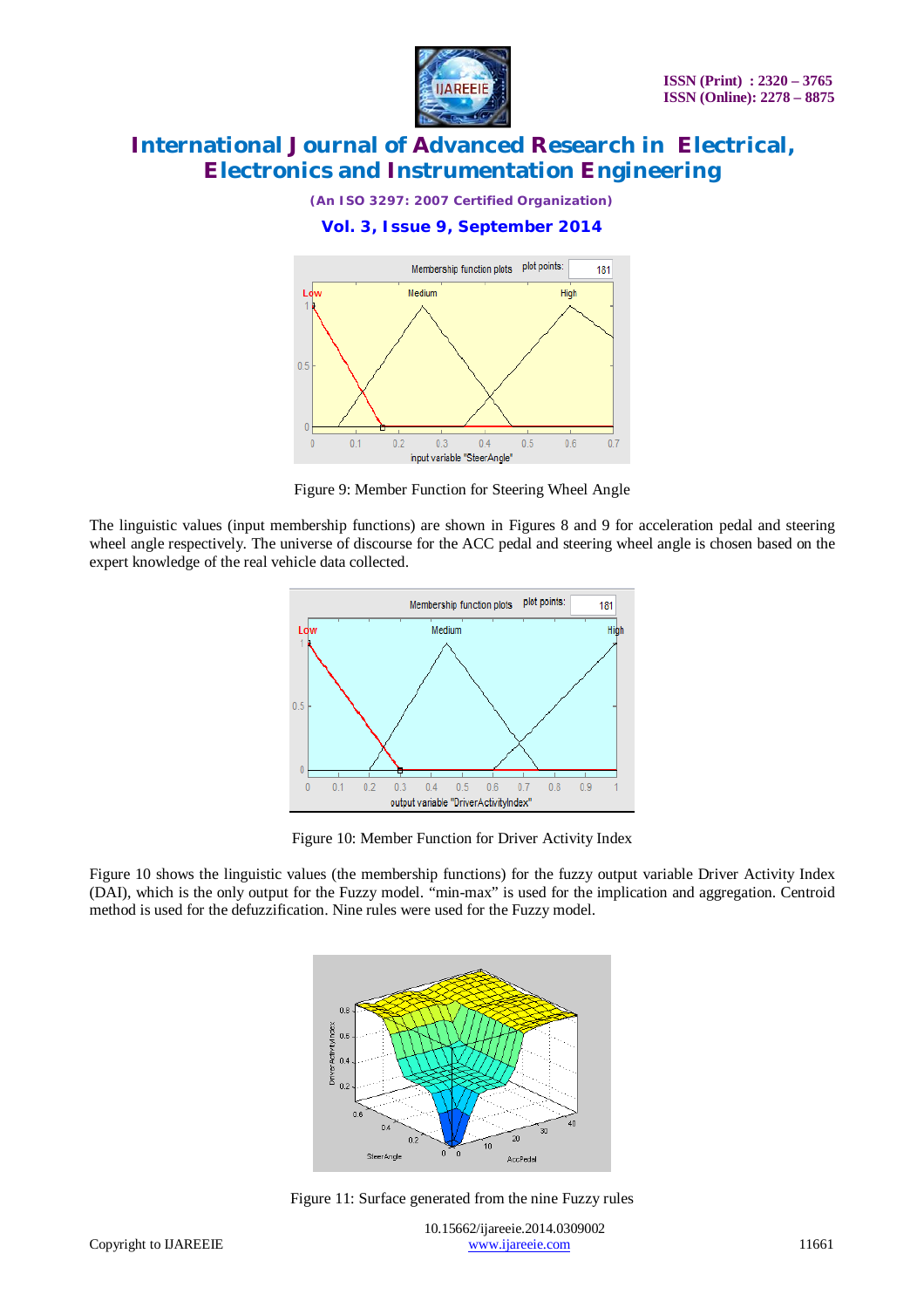

*(An ISO 3297: 2007 Certified Organization)*

### **Vol. 3, Issue 9, September 2014**

Figure 11 shows the surface that was generated from the nine fuzzy rules. The rule base has nine rules because each fuzzy input variable has three linguistic values. Rules are formatted as follows: "If ACCPedal (low, medium, or high) is and SteeringAngle is (low, medium, or high) then DriverActivityIndex is (low, medium, or high) ".

It's worth noting that, only two inputs are considered for modelling. Since the steering wheel angle ranges from positive and negative values to consider for clockwise and anticlockwise rotation and an absolute value of the steering wheel angle is taken into account for negative values in rotation. This implies that the model will not be able to differentiate between left and right turns.

#### **IV. VERIFICATION OF THE FUZZY MODEL**

The Fuzzy model developed was verified with the vehicle CAN data. The acceleration pedal and steering wheel angle data were collected at 1 Hz, since sampling at higher frequency does not add more information. The sample Matlab functions for generating the output DAI is described in figure 12. Vehicle CAN data is just converted to engineering data, for ACC pedal its "%" of the pedal depression and for the steering wheel angle it's in absolute radians as we don't want to treat left and right turning angles differently. Any further mapping or transformation of data adds computation, hence only the raw vehicle CAN data is used as an input to the Fuzzy Model.



Figure 12: Matlab's Interactive tool for DAI generation

The Matlab code for reading the DAI fuzzy model, reading the CSV data of the ACC pedal and steering wheel angle and evaluating the DAI is as follows:

// Read the Driver Activity Index Fuzzy Model  $f$ is = readfis('DrivityActivityIndex.fis'); // Read the CSV data of ACC Pedal and Steering Wheel Angle  $M =$  csvread('data for simulink.csv') // Evaluate the Driver activity index using the matrix M  $out = evalfis(M, fis)$ 

Figure 13 shows a sample result for DAI.



Figure 13: DAI Evaluated From Fuzzy Model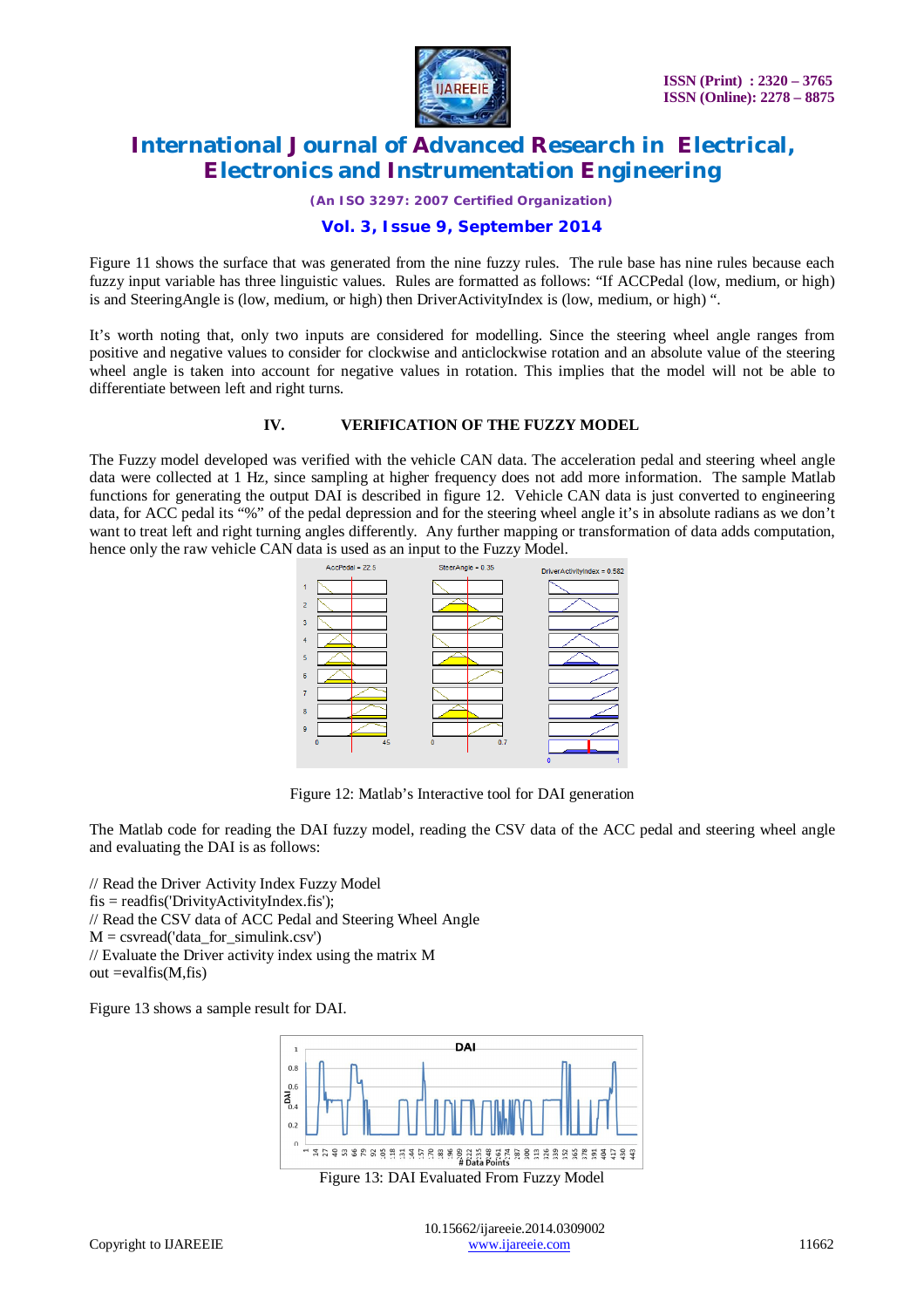

*(An ISO 3297: 2007 Certified Organization)*

### **Vol. 3, Issue 9, September 2014**

It's worth noting from figure 13 that the peaks for high work load appears when there is high values for ACC pedal and steering wheel angle. The result does correlate very well with the "expert knowledge", when the driver is stepping on the ACC pedal or when driver is taking a turn the driver activity Index (DAI) is high.



Figure 14: Geo-coded DAI in Google Maps

The heat map of the DAI is shown in figure 14 using the Google Maps as the vehicle is driven from one location to another. It's also worth noting the higher values for DAI as the vehicle is starting and stopping. And also the DAI is higher around the turns.

#### **V. FUTURE WORK**

The developed Fuzzy model will need to be integrated into an embedded system to alert the driver when the driver activity index is high in real time. The embedded system will be the same system that's currently being used to collect the vehicle data. It's worth noting that the new feature does not need any new sensors to be added to the existing system.

DAI calculation can further be enhanced by taking into consideration driver activity related to the infotainment and driver assist features. Current the model does not take data related to the infotainment activity since not all data related to IVI is available on the vehicle CAN bus. Other inputs can also be added which are context and location aware environmental data such as traffic condition, road condition and weather condition.



Figure 15: Inputs for Future DAI Fuzzy Model

Figure 15 represents the inputs that can be considered into calculating the driver activity index. To reduce the number of inputs one can think of using stage-wise fuzzification [8]. The inputs weather condition, road condition and traffic conditions can be further combined to produce a single input; "Environmental State" input. Utilizing this method makes the system modular. To that end, the "cloud" computing resource could also be utilized for producing the "Environmental State" output as cloud can aggregate weather, traffic and road conditions data as they are available through other external web sources.